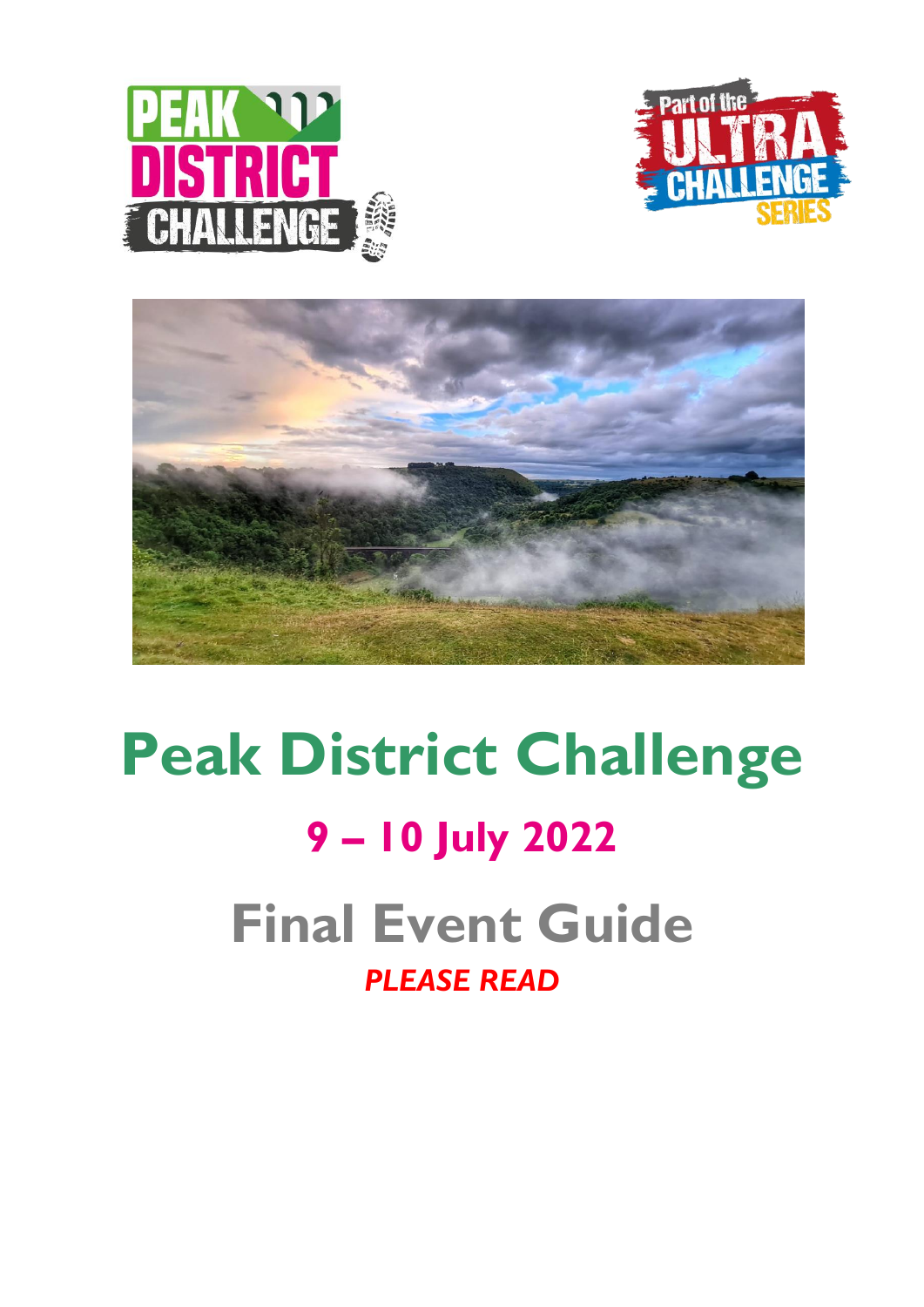

**The 2022 Peak District Challenge is approaching quickly, and with about 1,500 people taking part – it should be a great event! This 'Final Event Guide' will help with your final planning, and please read this alongside other material set out in the in the 'App' or in the Participant Area of the Ultra Challenge website.**

## **CHALLENGE APP**

The new '**Event App'** is now available – and gives you access to all the key info & updates. Firstly – if you have not yet downloaded it – go to the **Apple / Google Store**, search for '**Action Challenge'** and download that base App. Follow the instructions, then, on the front screen (or go to **'Load New**' in the burger menu if you already have the base App installed) – enter **Reference Code PDC2022** – which downloads the Peak District Challenge info.

This App gets all the updates before the Challenge - so make sure you have it on your phone!

#### **In the APP you will find:**

- Copy of this Final Event Guide
- **•** Latest News
- **•** Briefing video from the 'Event Director'
- Start Time list (so you can check you're on it!)
- How to 'manage your place' (cancellations / deferrals / changes)
- Optional Extra booking (camping / parking / shuttle bus transfers)
- Route Maps
- Link to the event timing & tracking system
- Start / finish & Rest Stop venues info + supporter access
- Travel advice (inc. how to get a ferry discount)
- Details of the Challenge food / menu
- **Kit Lists**
- Social Media links
- + Much More.....

#### **You can also view the App on a Computer** *(desktop / laptop)***:**

- Go to: **[www.web.vamoos.com/login](http://www.web.vamoos.com/login)**
- Enter User ID as: **ACT**
- Enter **PDC2022** Passcode (*same as mobile App above*)



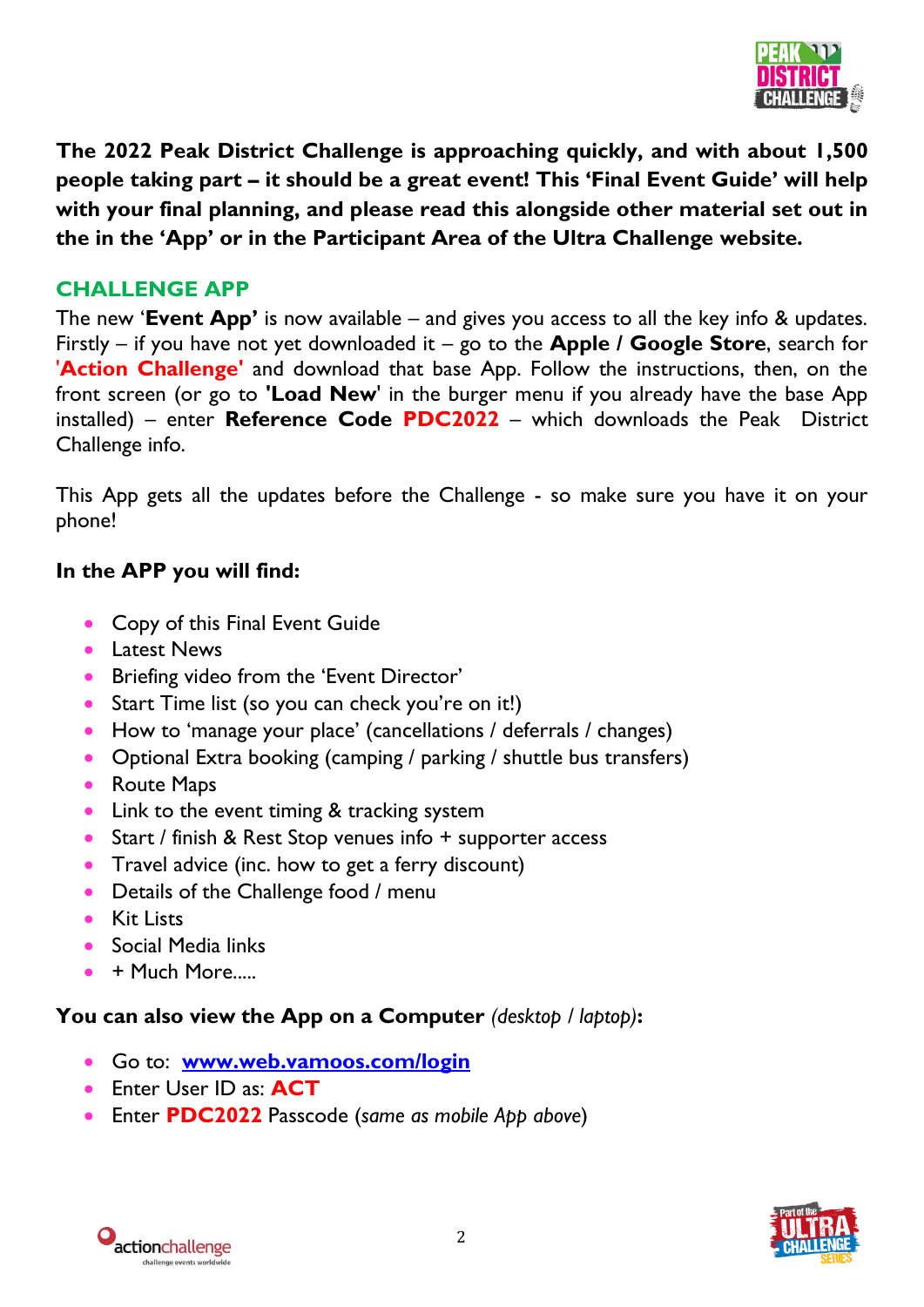

The **Participant Area** on the Ultra Challenge website also holds some of the key info:

# **[CLICK HERE FOR Participant Area >>>](https://www.ultrachallenge.com/participant-area/peak-district-participant-area/)**

# **KEY PRE-EVENT INFO....**

#### **Start times**

For anyone registered **before 7 June 2022**, you should have received your allocated start time sent via **EMAIL** on Tuesday 7 June 2022.

We've allocated a start time as close as possible to the slot selected when registering – and at most (in a few instances only) there may be a half hour difference from that original choice.

If you signed-up as a Team - members will be allocated the same start as the Team Captain. If you've **NOT** received your start time Email by **6.00pm Wednesday 8 June** check your 'junk' inbox first - and then check that your name is on the Start Time List (which is in the App). If it is, your Start Time is detailed there, and there's no reason to worry or contact us – as that time will be confirmed on your **E Ticket**.

If your name is **not** on the Start Time List – **OR** in legitimate **exceptional circumstances** you'd like to request a '**Start Time Amendment'** - **OR** there seems to be a problem with some of your Team's start times - then please complete the **online form** below by **5.00pm Monday 20 June** at the **latest**.

Anyone that has registered on **7 June or after**, your start time will be confirmed on your event '**E-Ticket'** (which will be sent to **ALL** participants on **29 June**).

*'Start Windows' for the various Challenge options are below, with half hour allocated slots within these windows. NO requests can be made for a start time outside of the appropriate 'window'.*

**Saturday 9 July** *(from Bakewell basecamp)*

- **Full Challenge & Day 1 Full 2 Day – 7.00 – 8.30am**
- **1 st Half Challenge – 8.30 – 9.00am**
- **1 st Quarter Challenge – 9.00am**
- **25km Loop Challenge – 9.30am**
- **10 Mile Challenge – 10.00am**

#### **Sunday 10 July** *(from Bakewell basecamp)*

**Day 2 Full 2 Day & 2nd Half – 6.00 – 6.30am**



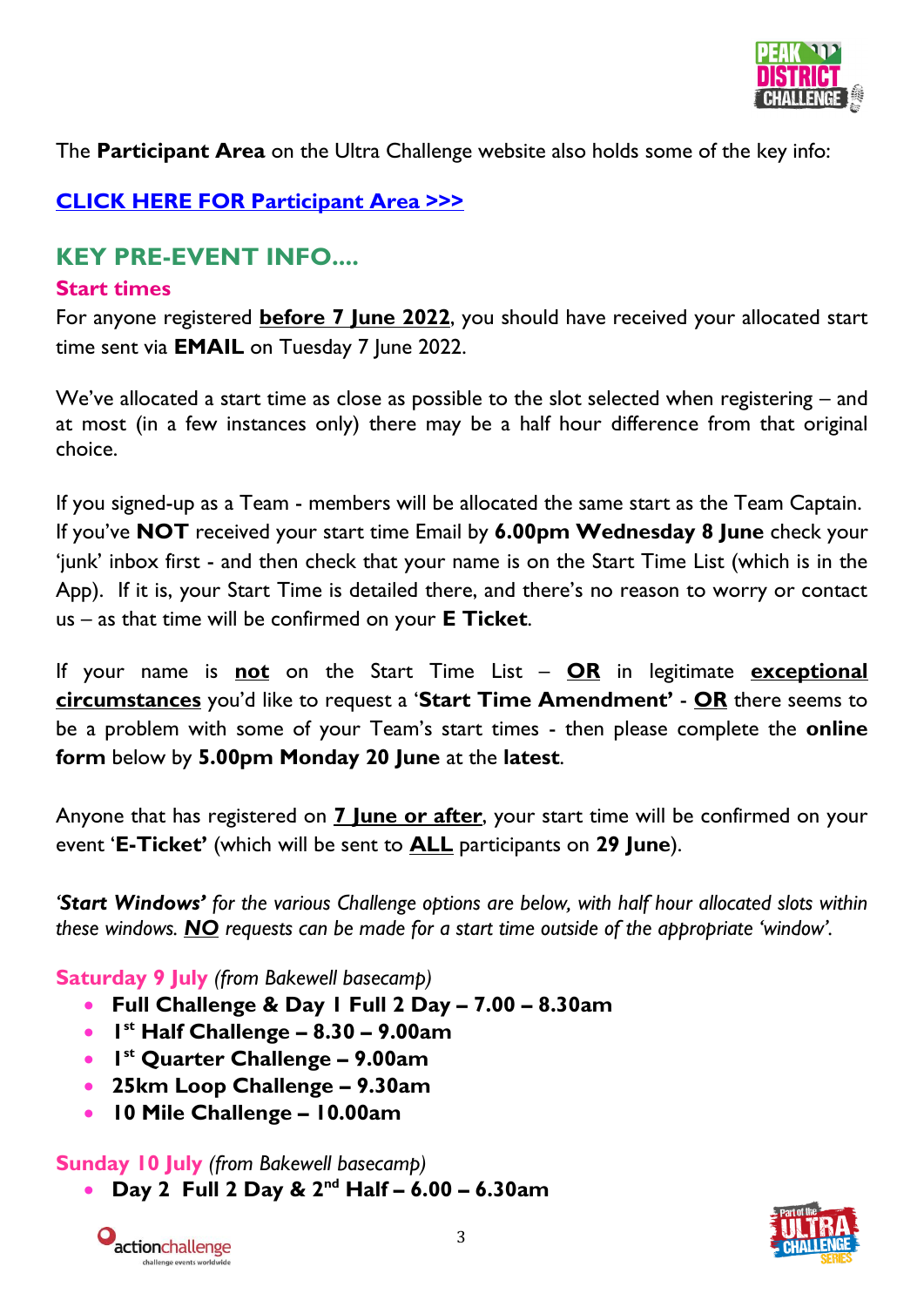

# **[CLICK HERE FOR START TIME REQUEST FORM](https://airtable.com/shrmkFC9asCbaoant) >>**

## **E-Tickets & Bib Number**

Your E-Ticket will be **EMAILED** on **Wed 29 June 2022 –** and you must bring it for registration on to the event. Ideally store it on a mobile device to save paper!

If you've **NOT** received an E-Ticket by **Monday 4 July** (check junk mail first) – there will be a 'Starting List' published within the App & Participant Area of the Ultra Challenge website - where you can check your bib number, start time and request an E-Ticket resend. We ask that you **do not** email or phone to request an E-Ticket.

#### **OPTIONAL EXTRAS**

**Must be booked in advance - Bookings will close on Friday 1st July – but book now, as some services have a maximum capacity!**

## **Optional Extras:**

- **Camping -** (Bakewell Showground Friday & Saturday night ~0km/52km/100km)
- **Parking**  Bakewell (the basecamp), Tideswell (25km) & Minninglow (74km)
- **Bus Transfer -** pre challenge from Chesterfield Train Station to the Bakewell start
- **Bus Transfers -** post challenge back to start (if on the 1st Quarter to get your car) or to Chesterfield Train Station from the Bakewell basecamp
- *NEW* **Geo Tracker Hire** so family & friends can track your progress in real time!



#### **Optional Extras are detailed in full via our Website - with online booking:**

#### **[CLICK HERE to book your Optional Extras >>](https://www.ultrachallenge.com/peak-district-challenge/bookable-extras/)**

**Please Note -** Tickets for **camping & parking** will be **e mailed** the week prior to the event (coach transfers will be based on lists that we will have on the day)



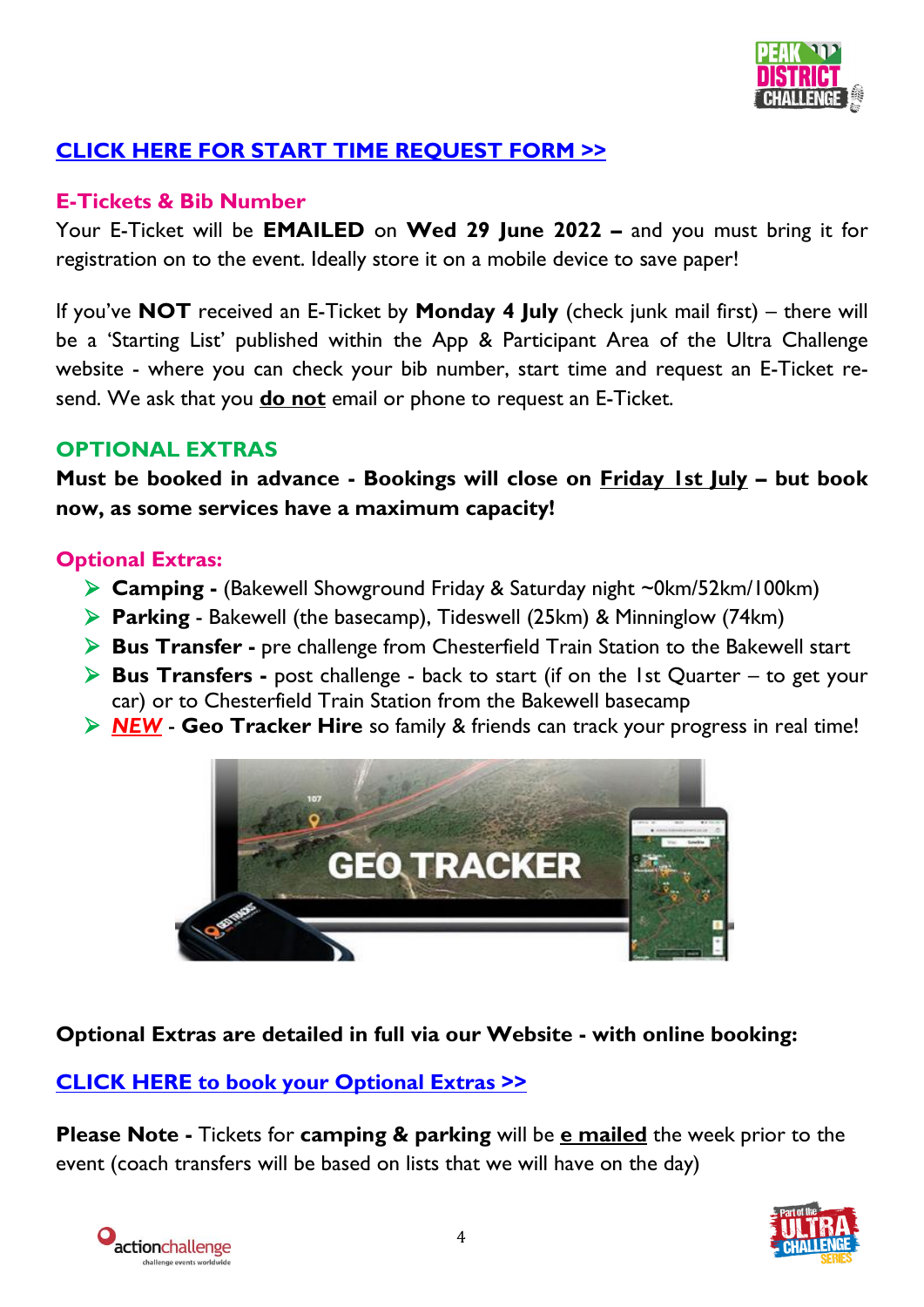

## **Baggage Services (***no need to book online – 'pay on the day')*

Note – Bakewell is the start (for all), the finish (for most), and also the half way (for many) – so if you are parking your car at Bakewell – you will not really need our optional baggage services.

This optional service is paid by **card / cash on-the-day** *(at the baggage drop tent).*

- Store a bag at the Bakewell start **£5** *(you can also access it at 'half way' if on full 100km)*
- 1 st Quarter Challengers **£5** *(to transfer to your finish)*
- 100km runners *(officially registered)* Free storage at Bakewell for quick access at your 'half way' point (max size 10kg / 25L – this will be checked!).
- 10 Mile Participants Free storage for small bag at Bakewell start.

**Walkers & Joggers -** bring a day bag (small rucksack) of 30-35L max - which you will be expected to carry with you – to hold your essential 'on event' kit.

**Runners:** Carry a small backpack if you wish, or as above; registered runners (and you must be an 'actual' runner in running kit) receive a FREE storage / transfer for a small bag.

## **MERCHANDISE**

There's still time to purchase your 2022 Peak District Challenge tech T-shirt for just £20! Also, check out our range of Ultra Challenge merchandise including leggings, hoodies and hats. We can't guarantee availability on the day, so order yours NOW to avoid disappointment!

# **[CLICK HERE TO VISIT OUR ONLINE SHOP](https://action-challenge-store.myshopify.com/) >>**

#### **If you have booked Camping at Bakewell**

If you are arriving on Friday evening at Bakewell (strictly NOT before 3pm and no later than 10pm) there are 'zones' for the 'pre pitched' option / pitch only option / and campervans – which will be arranged as best possible to ensure 'late comers' don't disturb the early bird sleepers! Remember – **Friday evening dinner** but MUST be booked in advance – and parking if you're leaving your car at 'basecamp' (see 'Optional Extras')

If arriving at the campsite on Saturday 9 July, head to the 'Info Point' once you arrive at Bakewell for instructions.



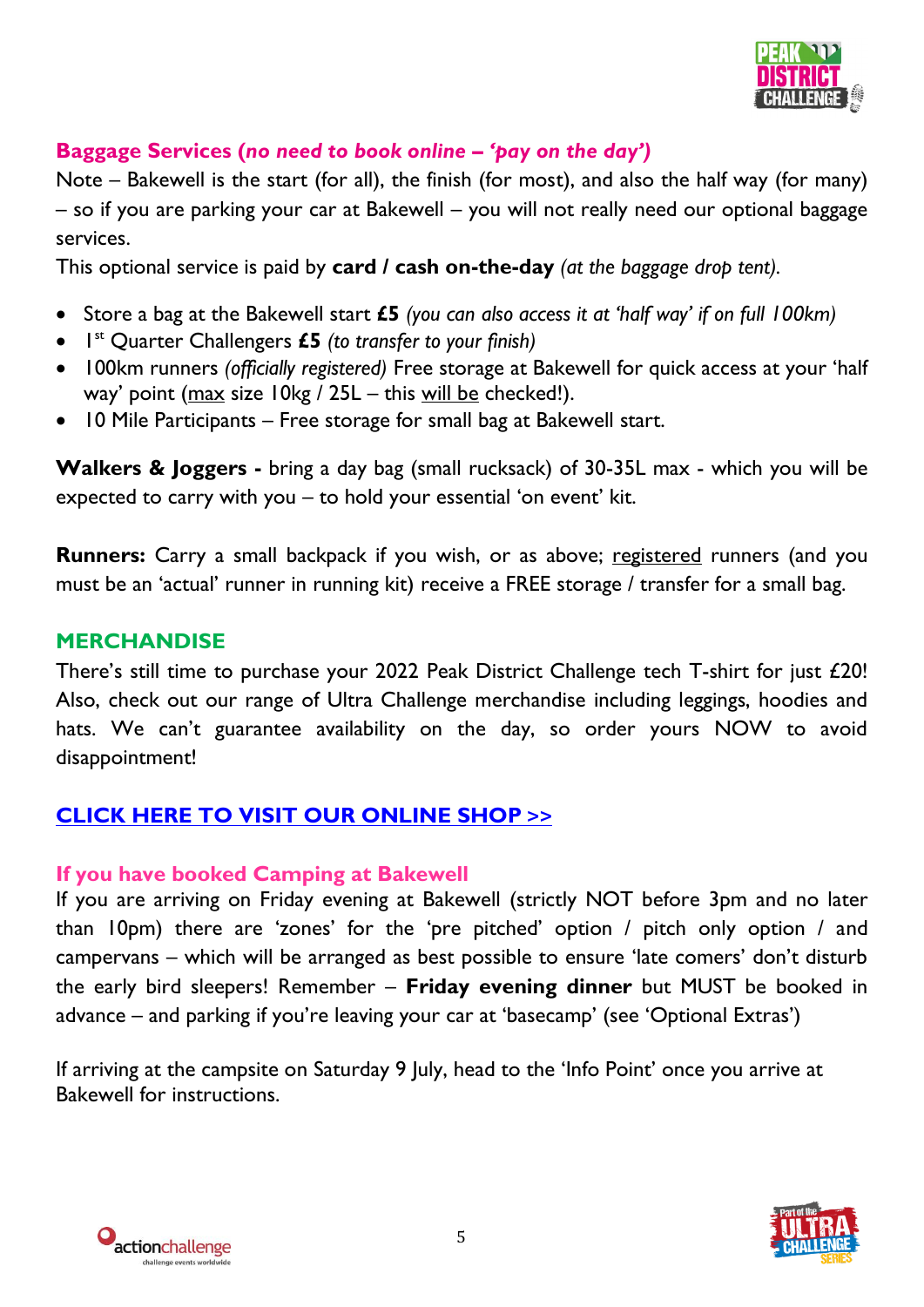

#### **REGISTRATION & THE START**

**Note** – Please see the App for full details of venue locations & maps, and **parking** at all the key start venues must be **booked in advance** (ie weekend, single day, supports).

#### **Early Registration at Bakewell** *(main start)* **- Friday 8 th July**

- At basecamp for those staying locally (and camping with us) - we will open **'Early Registration'** for ALL starters from 4.00 - 8.00pm on Friday

#### **Registration & The Start – Saturday 9 th July**

#### **Full Continuous, Full 2 Day, 1st Half, 1st Quarter, 25km Loop & 10 Mile Loop**

- At **Bakewell Showground, Bakewell, Derbyshire, DE45 1AH-** 6.00 – 9.30am

#### **Registration & The Start – Sunday 10th July**

#### **2nd Half Challenge & 2nd Day of '2 Day Full Challenge'**

- At **Bakewell Showground Bakewell, Derbyshire, DE45 1AH -** 5.00 – 6.00am

#### **At Registration**

- Try and arrive I hour prior to your start time
- You **MUST** present your **E-TICKET**
- Collect your **EVENT PACK** (Event & timing pass, lanyard, bib, route card)
- You'll also get a souvenir **Peak District neck buff**
- Detail critical **medical details** on the reverse of bib (*ie serious conditions / allergies)*
- E-Tickets are **NOT** transferable we may ask for ID
- Please come with **2 litres of water** (bottles / camel back) if on Full / Half Challenge, and with 1 litre on lesser distances.

You'll be called into the '**Start Pen'** 15 mins **before** your official start time for a safety briefing & warm up – and then you'll then set off a 'wave' of about 200 or so challengers.

**Note** - if you arrive more than 1 hour before your start time you'll have to wait outside the marquee basecamp area / or in your car – so 1 hour prior is perfect! If you registered on the Friday you can arrive 30 minutes before your start time if that suits you better.

#### **THE ROUTE**

Will be marked with pink arrows, ribbons, flags & signs. Equally important - you'll have access to a **Google route map via the Challenge APP** (and a QR code on the Route Card). A mobile phone is therefore **essential** – and ideally with a back-up battery pack – which are readily available these days!). With the right phone settings - your 'blue dot' location shows up relative to the route – so you'll always be able to figure where you are!



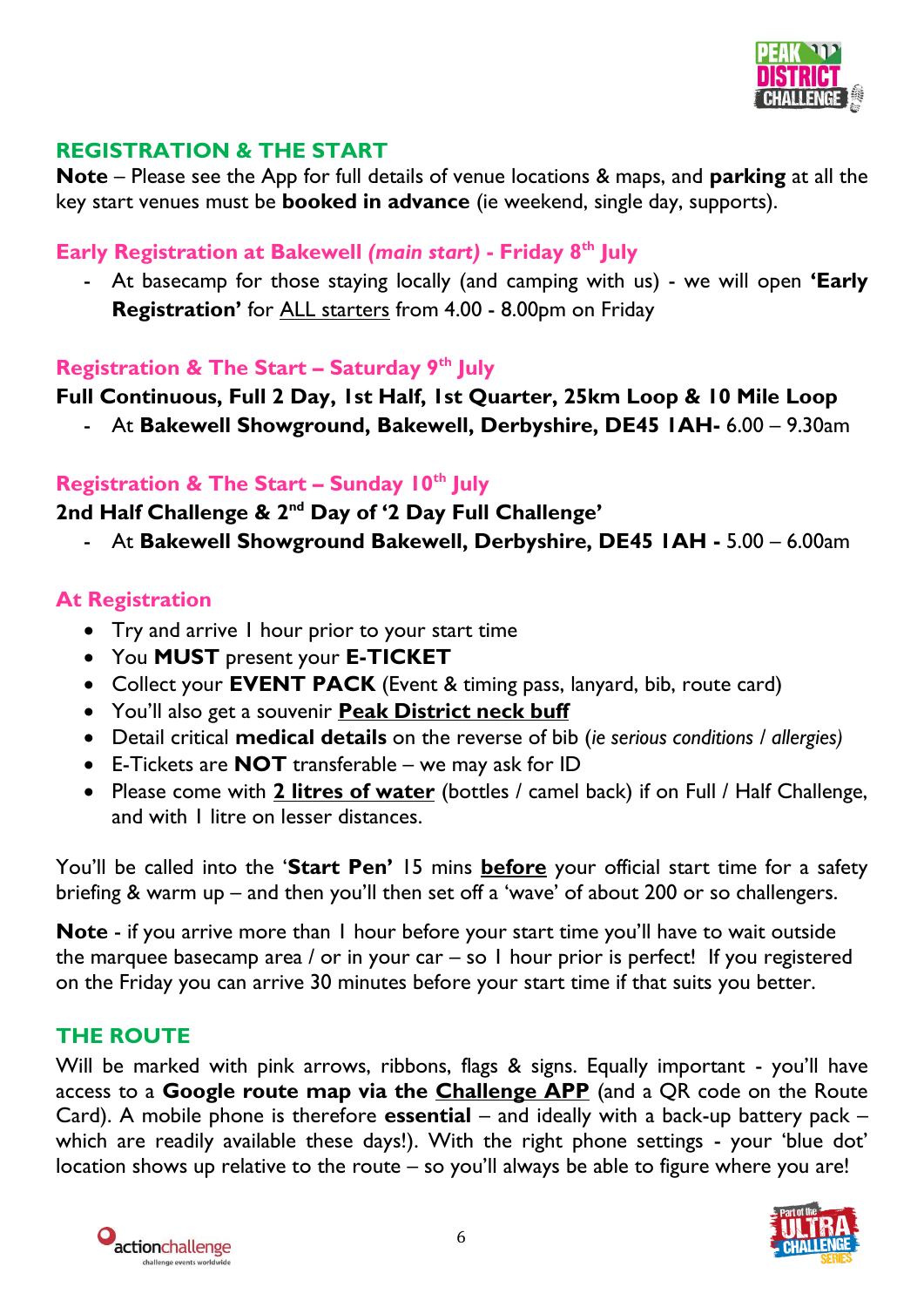

#### **Google Map**

This will be finalised & enhanced with useful information prior to the Challenge.

#### **GPX file**

You will be able to download the final GPX file of the route to upload into GPS type devices (Garmins etc). This will be available from Monday 4 July via the App & website.

# **[CLICK TO VIEW ROUTES](https://www.google.com/maps/d/embed?mid=11iTiEhRbwTYeS4aoBQscWgdNM3e-D6Nb&ehbc=2E312F%22%20width=%22640%22%20height=%22480) >>**

*NOTE***:** The Route(s) is **subject to change** in the lead up to the event – and potentially close to the start date - so please always follow **the signage on the day**. We've plotted the route various devices to get the 'best' plot; please be aware that some GPS devices overstate distance on relatively slow, long, walking / hiking type activities – and it's best to turn off the device when you are stationary for prolonged periods (ie – at rest stops)

#### **Hazards on Route**

Hazards exist in many guises – on footpaths, pavements, and on roads! Look out for: Traffic (cross roads in the correct places); slippery surfaces on footpaths (it may be wet); styles (can be tricky); steep slopes; other pedestrians / dogs – and clearly darkness / night time brings additional challenges – so you **must bring a head torch!** Be careful and always err on the cautious side and look, listen & think ahead, as for most, this event is NOT a race!

#### **Timing & Tracking**

You'll be issued with a timing pass & lanyard to be worn around your neck during the event. This will be scanned at the start / finish and at rest stops. You must go through all check points for your tracking profile to be updated. Friends & family will be able to view your progress through rest stops – and this link will be available via the **App** and the website on Thursday 7 July.

#### **'What's App' & 'What 3 Words'**

The route is relatively remote in places & post codes often 'don't work', so having access to (and knowing how to use) 'What's App' location functionality & 'What 3 Words' (a wellknown location type app) are both very useful in case you need to give your specific location to a supporter (i.e. to meet or pick you up) - or to our Control Room. Please check these out if you are not familiar with them – and download these clever apps!



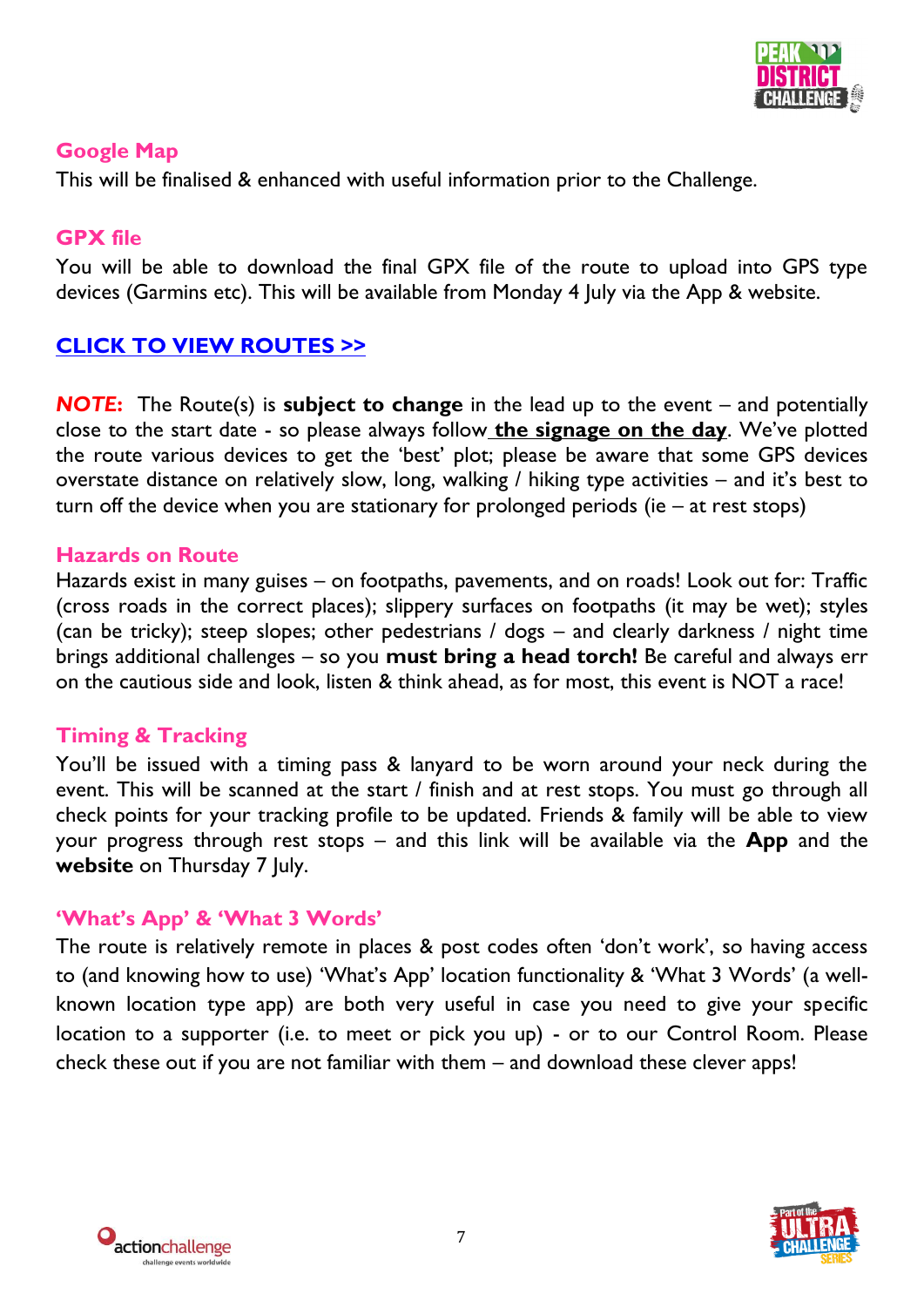

# **Food & Drink at Cirencester basecamp & Rest Stops**

All dietary requirements are catered for (please ask if it's not apparent!)

- **Start** (Bakewell basecamp) **:** Hot drinks, biscuits, bananas (Plus breakfast vendor)
- ~25km Stop (Tideswell) Full / I<sup>st</sup> half Challengers, picnic lunch
- **~25km Stop (Tideswell) -** 1st Quarter finishers, BBQ
- **~52km - 'Half Way' + Finish of 1 st Half, + 25km & 10 mile Loop**(Bakewell) hot meals choice (pasta/ curry etc)
- **~73 km Stop – (Minninglow)**  (selection of hot wraps + breakfast wraps)
- **~73 km Stop** *(21km for Day 2 / 2nd Half)* as above / picnic lunch (depending on time)
- **100km Finish (Bakewell) –** BBQ for finishers (or breakfast depending on time)
- **Other Rest stops**: Claver (14 km) / Taddington (37km) / Monyash (64km) & Darley Dale (89km) : Good mix of snacks (inc. bakery / fruit / cut fruit / protein bards/ chocolate / sweets / savoury ) - and hot drinks / water/ squash / energy drink.

If you have a favourite snack which 'hits the spot', perhaps keeps you going when you might not feel like eating other food – then it's not a bad idea to bring some of it with you! Please clear & dispose of all **your rubbish** in the sacks / bins provided at all the venues.

#### **Medical Facilities**

Our team of medics will be at the basecamp & at all the Rest Stops – with mobile resources deployed for any serious incidents. You should bring your own small first aid kit – and always deal with blisters as soon as you feel a 'hot spot' (don't wait till you get to a rest stop!). There's a **massage service** at the main basecamp in Bakewell for Full & Half challengers only (10 min slots – booked on arrival at that stop)

#### **FINISH LINE & DEPARTING**

All finishers will get a well earned medal, glass of fizz (or soft drink) and a meal.

*1st Quarter Challenge finish line –* **Bishop Pirsglove Primary School, St John's Rd, Tideswell, Buxton SK17 8NE** *(parking is off the B6409 – look for signs).* BBQ lunch. There are bookable shuttles (book in advance via our Bookable Extras page) to take finishers back to the Bakewell start parking. Supporters collecting you can purchase a parking pass in advance. Supporters will not be allowed in the main marquee area (there will be a separate seating area).

**[Google Map Location for Tideswell](https://www.google.com/maps/place/53%C2%B016) >>**



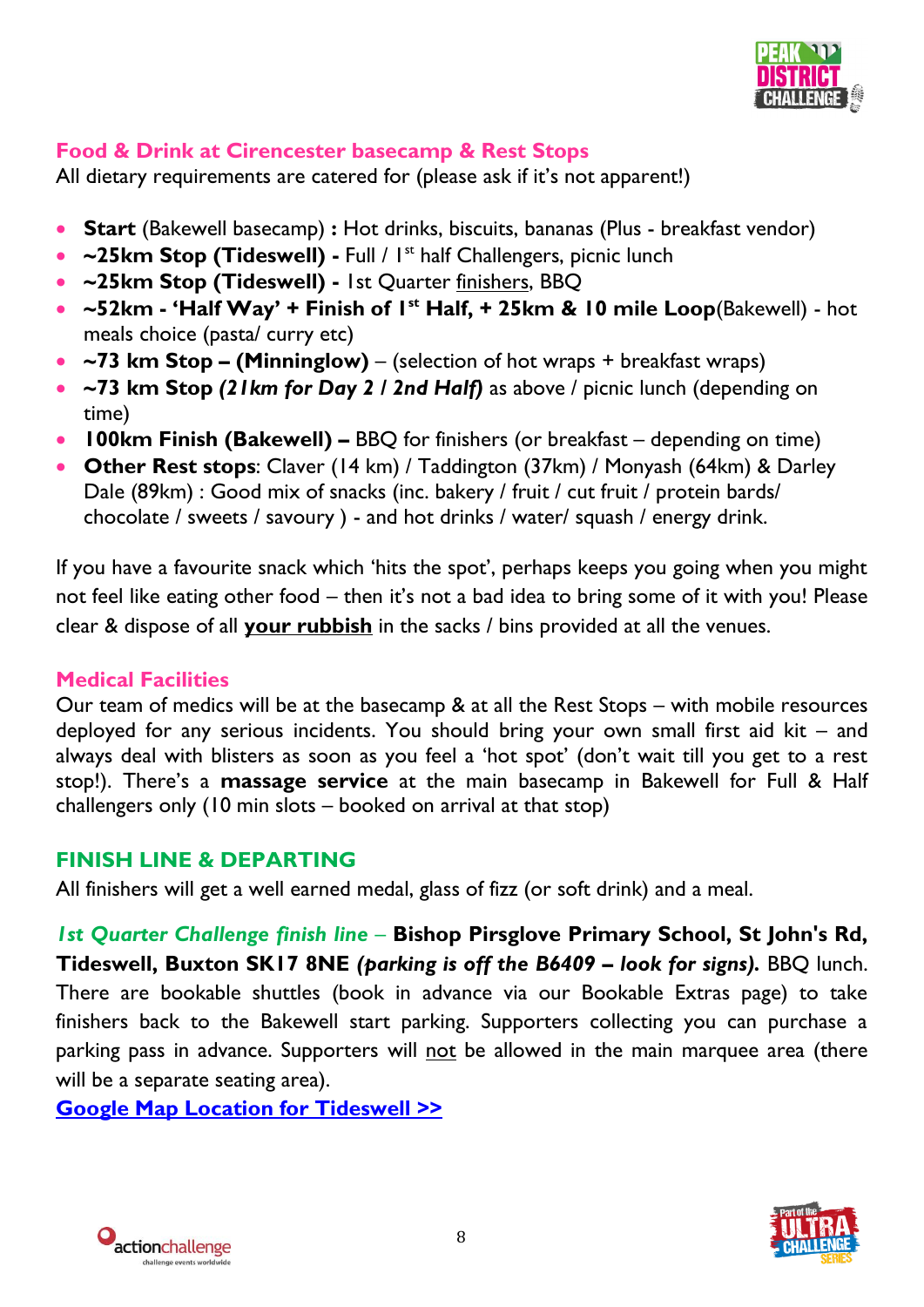

*Full, 1st Half, 25km Loop, 10 Mile & 2nd Half finish line –* **Bakewell Showground Bakewell, Derbyshire, DE45 1AH (access off Agricultural Way)***.* Selection of hot food available (BBQ or breakfast if early) + medical teams. There are shuttles back to the Chesterfield train station which MUST be booked in advance via our online booking form. Supporters will be able to park at Bakewell (to pick you up) they can purchase a parking ticket in advance for  $E_5$  – but will not be allowed in the main marquee area (there will be a separate area).

**[Google Map Location for Bakewell](https://www.google.com/maps/place/53%C2%B012) >>**

#### *Note* **- Runners / Fast Joggers:**

Runners on the Full ~100km Challenge will finish somewhere between 6:00–11:30pm on Saturday. For those arriving at the finish line when the trains will not be running, you are advised to have a tent booked in the camping area to rest until the first shuttle for the train on Sunday morning. Please bear in mind that as the runners arrive relatively spread out at the finish line, the finish line can be quiet at times (do ask supporters to join you!)

# **DROP OUT PROCEDURES, CUT OFFS, RULES**

During the event there will be a **Control Room** in operation. Please ensure that you save the important phone numbers prior to the Challenge.

**Emergency No.** (If you're injured but non-life threatening): **0203 915 6682 Control Room No.** (For non-emergencies i.e. you are lost): **0207 609 6695 Drop Out SMS / Whats App** (To say you're retiring etc): **07931 466138 Life Threatening Incidents CALL 999** first, **then** the emergency no. above

#### **Exiting / Retiring from the Challenge**

If you need to exit / retire from the Challenge, please inform Event Staff or by Text SMS to the number provided on the Route Card – procedure details below. The ideal place to retire is at any Rest Stop – so unless it is an absolute emergency please do your best to carry on to one of these stops.

There will be shuttle buses picking up those who have retired from the event from the 25km Tideswell rest stop onwards, to take you to the next major Rest Stop – where (if required) you can book on to one of the Shuttle Transfer Busses to get back to Bakewell (if needed). However, these buses will be doing round trips stopping at all rest stops on the route, so this may involve a wait during busy times.



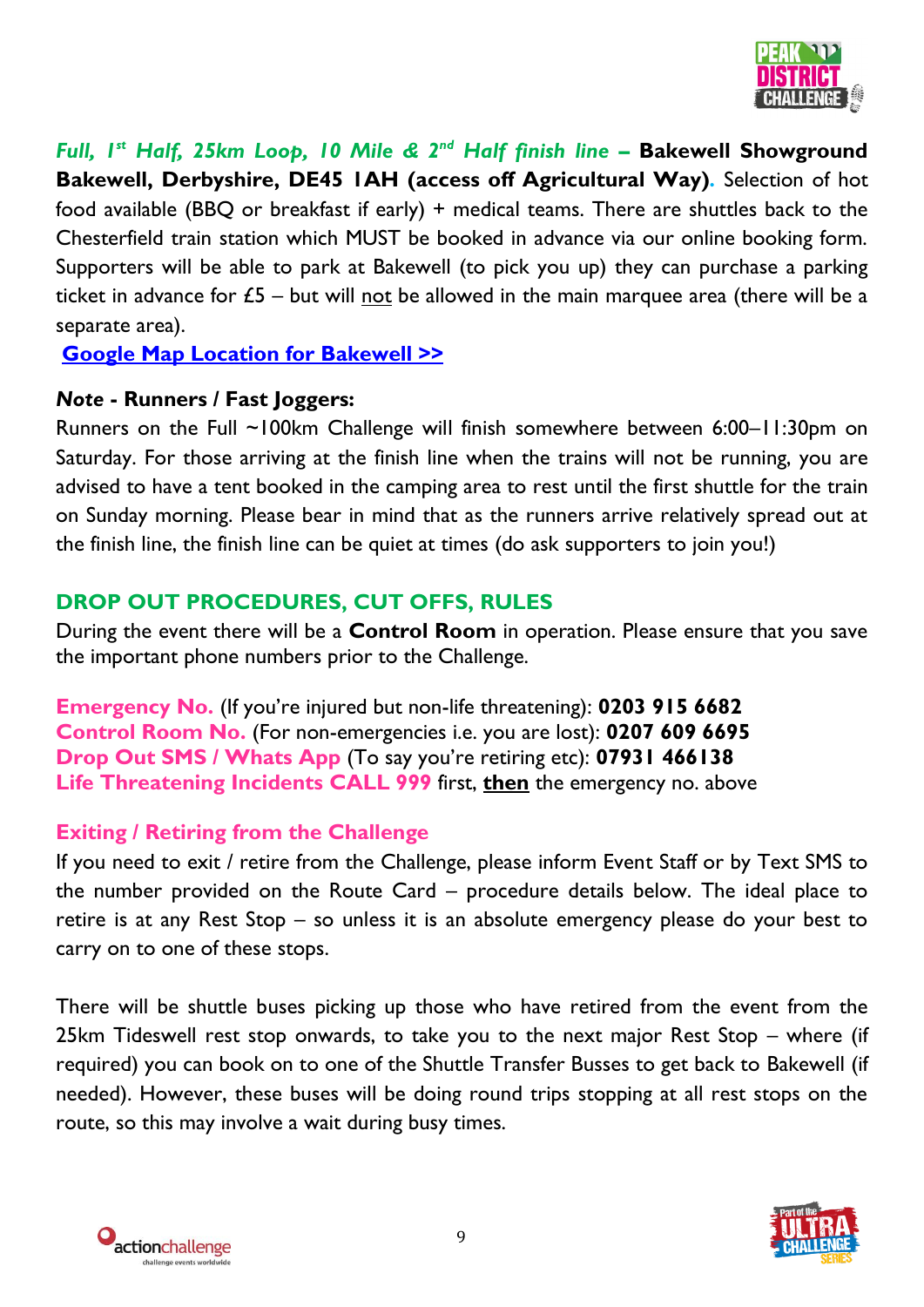

#### **If dropping out at a Rest Stop / Mid Point**

Go to the **'Information Point'** and hand in your Event Pass. Staff will provide details of shuttle services or other ways to exit. The shuttle service is only available from the 30km point onwards - before that point, retirees will need to make their own travel arrangements, unless in an emergency when we will have vehicles and medics available.

#### **If exiting the event on the course**

If you need to exit / retire from the challenge, please inform event staff OR text the 'Drop Out' number provided on the Event Pass with your **NAME**, **BIB NO. APPROX KM** and **TIME**, along with the words 'DROPPING OUT'. Please include details for team mates also exiting the event if applicable.

#### **Other pick up points**

If you are physically unable to make it to the next rest stop – we will have a number of strategically designated 'pick up points' (that our vehicles can access) – which will be detailed on the Google route map (and detailed on the route card, and the Control Room can direct you). Pick-ups from these points will just move you to the next rest stop – and at that point **your challenge will finish** (they cannot be used to 'get a lift').

#### **Cut off times**

The Event will have cut off departure times from based on the 34 hour upper end time (Full Challengers), 17 hrs for the 1<sup>st</sup> Half (~52km), 17 hours for the  $2^{nd}$  Half (~50km), 8 hours for a Quarter (25km), and 5 hours for 10 Mile . If anyone fails to meet these cut off times, the Organiser reserves the right to withdraw participants from the Event. We will, however, do everything we can to ensure that anyone who wants to continue can do so as we are fully aware of what 'finishing' means to many.

#### **Event Rules**

There aren't too many rules – but the ones we have are important. Please make sure you familiarise yourself with these rules and our Ultra Code before the Challenge:

- Do not attend the event if you feel ill or have an infectious disease
- Your Bib & Event Pass must be worn at all times
- You must have a mobile phone with you & the app installed (+ WhstsApp / 3 Words)
- You must carry a back-up power pack for your phone
- Participants must ensure they are hydrated, fed & rested before commencing any stage of the event and report any concerns to an Event Medic or Event Staff
- If, in the opinion of an Event Medic, a participant is considered unfit to complete the next stage, or further stages, that participant will be excluded as necessary



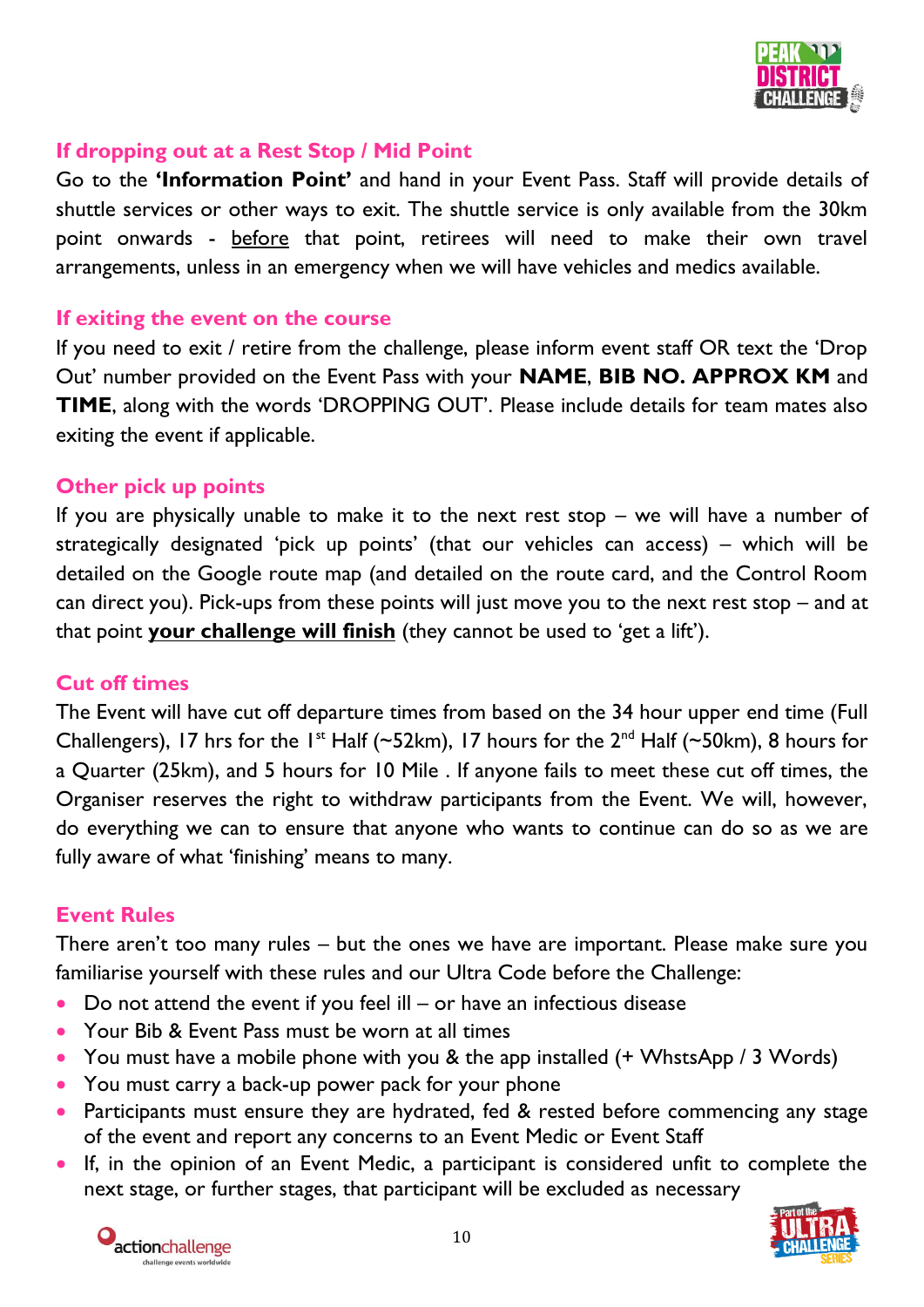

- All Full, I<sup>st</sup> Half & 2<sup>nd</sup> Quarter Challengers **MUST** carry a head torch and wear it during the hours of darkness.
- The Event Organiser reserves the right to operate a 34 hour cut off time for all participants attempting the Full Challenge – with other Rest Stops closing times in accordance with this time frame (as set out above).
- No individual should leave a rest stop alone during the hours of darkness you must be with a TREK MASTER-guided group or be part of a team
- The Organiser reserves the right to officially remove a participant from the Challenge if, in their reasonable opinion, the participant's actions or behaviour is likely to significantly impact the wellbeing of other participants, staff, suppliers, or members of the public - or will bring the reputation of the event and / or the event organiser into disrepute.
- If any participants are encouraging, or hosting 'non-registered challengers' to take part in the challenge alongside them in some way, and are seen to be passing food /drink to them – all involved will be disqualified, all our services will be immediately withdrawn, offenders will be removed from our venues, and no refunds of any kind will be made.

#### **The Ultra Code**

It is important to remember that the route goes through public paths and can run close to private property. In respect of this, please be sure to always follow the Ultra Code:

- **No littering at all** bring a bag to use for your litter and dispose of at rest stops
- **Always shut gates behind you**
- Be considerate of local residents, making sure to keep noise levels down
- Use the toilets provided (and use them properly!) and not on the route!
- Respect private property (keep out)
- Beware of roads and always cross in the correct places
- Be considerate of other walkers on the route who may not be taking part
- Be aware of cattle / sheep

#### **SUPPORTER ACCESS TO REST STOPS**

There will be supporter zones at: Bakewell basecamp (main start /half way/ finish), Tideswell (25 km) & Minninglow (74km – as long as the weather is ok)

At other Rest Stops there's **no supporter access** (unless for a drop out / retiree pick up).

# **What can you expect next from us…**

**1. Pre-Event Video Briefing!** Our Pre-Event Briefing will give you a quick rundown on what you can expect on the day, the route, hints & tips for training and more! This is live via App and Participant's Area of the Ultra Challenge website.